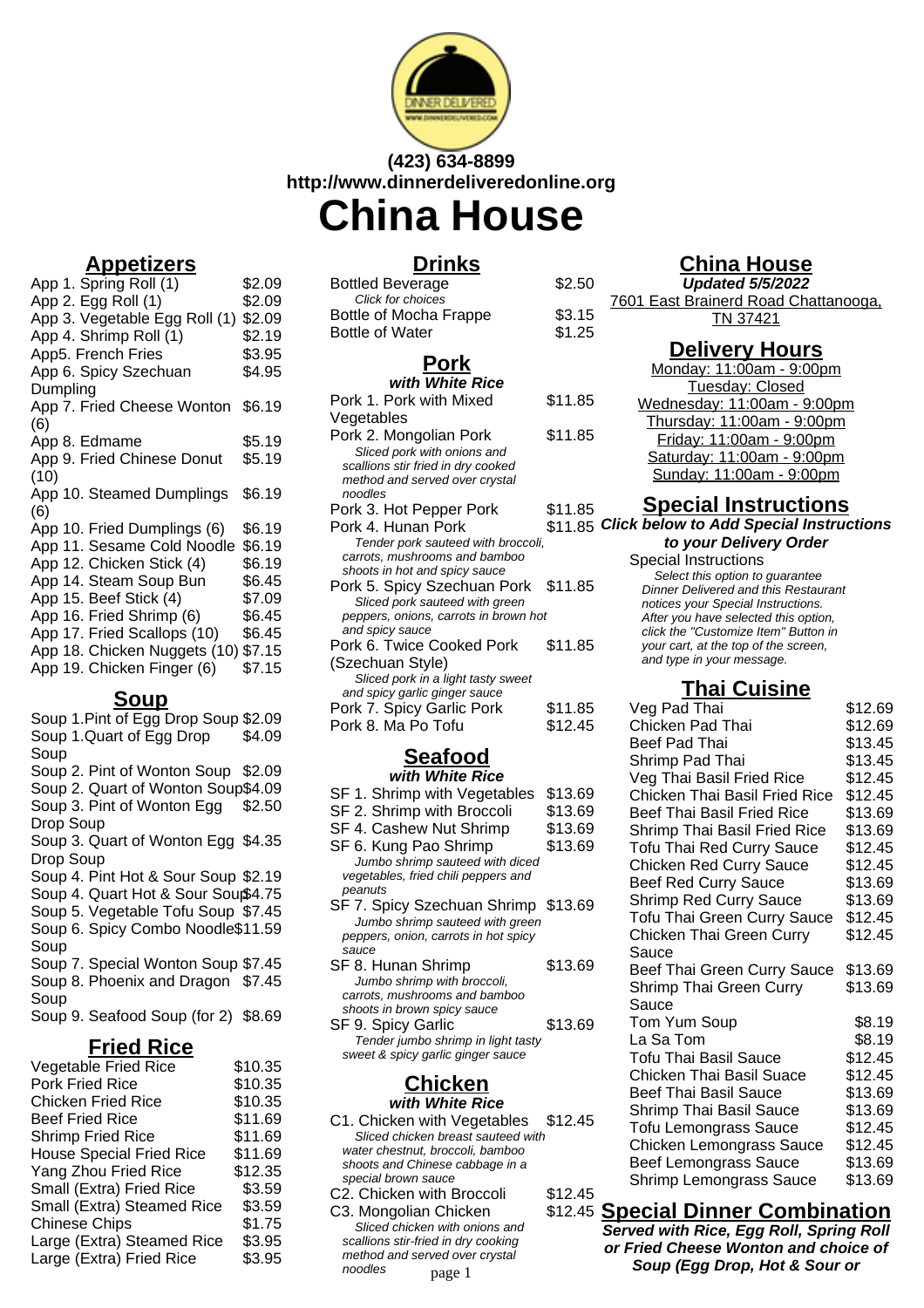## **Mei Fun**

| Chicken Mei Fun       | \$11.69 |
|-----------------------|---------|
| Vegetable Mei Fun     | \$11.69 |
| Beef Mei Fun          | \$12.45 |
| Shrimp Mei Fun        | \$12.45 |
| House Special Mei Fun | \$12.45 |
| Singapore Mei Fun     | \$12.45 |

# **Chow Mein**

| with White Rice          |         |
|--------------------------|---------|
| Vegetable Chow Mein      | \$10.69 |
| Pork Chow Mein           | \$10.69 |
| <b>Chicken Chow Mein</b> | \$10.69 |
| <b>Beef Chow Mein</b>    | \$11.45 |
| Shrimp Chow Mein         | \$11.45 |
| House Special Chow Mein  | \$11.45 |
|                          |         |

# **Lo Mein**

| <b>Soft Noodles</b>   |         |
|-----------------------|---------|
| Vegetable Lo Mein     | \$10.19 |
| Pork Lo Mein          | \$10.19 |
| Chicken Lo Mein       | \$10.19 |
| Beef Lo Mein          | \$10.85 |
| Shrimp Lo Mein        | \$10.85 |
| House Special Lo Mein | \$10.85 |
|                       |         |

# **Moo Shu**

| with Pancakes     |         |
|-------------------|---------|
| Vegetable Moo Shu | \$11.45 |
| Chicken Moo Shu   | \$11.45 |
| Pork Moo Shu      | \$11.45 |
| Beef Moo Shu      | \$11.95 |
| Shrimp Moo Shu    | \$11.95 |

### **Egg Foo Young with White Rice**

| Vegetable Egg Foo Young            | \$11.59 |
|------------------------------------|---------|
| Chicken Egg Foo Young              | \$11.59 |
| Pork Egg Foo Young                 | \$11.59 |
| Beef Egg Foo Young                 | \$12.85 |
| Shrimp Egg Foo Young               | \$12.85 |
| House Special Egg Foo Youn \$12.85 |         |
|                                    |         |

## **Sauce**

| Packet of Soy Sauce            |        |
|--------------------------------|--------|
| <b>Packet of Duck Sauce</b>    |        |
| <b>Packet of Mustard Sauce</b> |        |
| Hot Oil                        | \$0.65 |
| <b>Brown Sauce</b>             | \$1.25 |
| Garlic Sauce                   | \$1.25 |
| Lemon Sauce                    | \$1.25 |
| Sesame Sauce                   | \$1.25 |
| <b>Sweet &amp; Sour Sauce</b>  | \$1.25 |
| Thai White Sauce (Creamy)      | \$0.65 |
| Homemade Mustard               | \$0.65 |
| Homemade DuckSauce             | \$0.65 |
| Szechuan Sauce                 | \$1.25 |
| <b>Plum Sauce</b>              | \$1.25 |
| Orange Sauce                   | \$1.25 |
| Teriyaki Sauce                 | \$1.25 |
| Hunan Sauce                    | \$1.25 |
| Egg Foo Young Sauce            | \$1.25 |
| <b>Dumpling Sauce</b>          | \$1.25 |
| Sriracha                       | \$0.95 |
|                                |        |

## **Drinks**

| Bottle of Orange Vanilla Coke \$2.49 |        |
|--------------------------------------|--------|
| <b>Bottle of Coke</b>                | \$2.49 |
| Bottle of Diet Coke                  | \$2.49 |
| <b>Bottle of Sprite</b>              | \$2.49 |
| <b>Bottle of Lemonade</b>            | \$2.49 |
|                                      |        |

| C4. Cashew Nut Chicken                                                    | \$12.45 |  |
|---------------------------------------------------------------------------|---------|--|
| Marinated diced chicken sauteed<br>with diced vegetables in brown sauce   |         |  |
| and garnished with crispy cashew                                          |         |  |
| nuts                                                                      |         |  |
| C5. Hunan Chicken                                                         | \$12.45 |  |
| Sliced chicken breast with broccoli,                                      |         |  |
| carrots, mushrooms and bamboo                                             |         |  |
| shoots in brown hot spicy sauce                                           |         |  |
| C6. Spicy Szechuan Chicken                                                | \$12.45 |  |
| Diced chicken sauteed with green<br>peppers, onions, carrots in hot spicy |         |  |
| sauce                                                                     |         |  |
| C7. Teriyaki Chicken                                                      | \$12.45 |  |
| Tender diced chicken stir fried with                                      |         |  |
| zucchini, onions and mushroom in a                                        |         |  |
| teriyaki sauce                                                            |         |  |
| C8. Moo Goo Gai Pan                                                       | \$12.45 |  |
| White tender chicken breast                                               |         |  |
| delicately cooked with mushroom,<br>carrots, water chestnuts and napa     |         |  |
| cabbage                                                                   |         |  |
| C9. Spicy Garlic Chicken                                                  | \$12.45 |  |
| Sliced chicken breast sauteed with                                        |         |  |
| Chinese vegetables in a light tasty                                       |         |  |
| sweet and spicy garlic ginger sauce                                       |         |  |
| C10. Kung Pao Chicken                                                     | \$12.45 |  |
| Tender deiced chicken sauteed                                             |         |  |
| with chili peppers, diced onions,<br>zucchini, water chestnuts,           |         |  |
| mushrooms, carrots, peanuts                                               |         |  |
| C11. Hot Pepper Chicken                                                   | \$14.95 |  |
| Chunk of chicken deep fried and                                           |         |  |
| sauteed in hot garlic Brown sauce                                         |         |  |
| with red peppers, carrots, onions and                                     |         |  |
| mushrooms                                                                 |         |  |
| C12. Honey Chicken                                                        | \$14.95 |  |
| Mushroom Chicken                                                          | \$14.95 |  |
| <b>Sweet &amp; Sour</b>                                                   |         |  |
| with White Rice                                                           |         |  |
| Sweet and Sour Chicken                                                    | \$12.35 |  |
| <b>Sweet and Sour Pork</b>                                                | \$12.35 |  |
|                                                                           |         |  |
| <b>Sweet and Sour Shrimp</b>                                              | \$12.85 |  |
| Sweet and Sour Triple                                                     | \$12.85 |  |
| Daaf                                                                      |         |  |

### **Beef with White Rice**

| with white Rice                         |         |
|-----------------------------------------|---------|
| B1. Pepper Steak                        | \$13.35 |
| Tender sliced beef sauteed with         |         |
| green peppers and onions in our         |         |
| special brown sauce                     |         |
| B2. Beef with Mixed Vegetable\$13.35    |         |
| B3. Teriyaki Beef                       | \$13.35 |
| Succulent beef sauteed with             |         |
| onions and mushrooms in teriyaki        |         |
| sauce                                   |         |
| B4. Beef with Broccoli                  | \$13.35 |
| B5. Mongolian Beef                      | \$13.35 |
| Sliced beef tenderloin with onions      |         |
| and scallions stir fried in dry cooking |         |
| method and served over crystal          |         |
| noodles                                 |         |
| B6. Hunan Beef                          | \$13.35 |
| Tender sliced beef sauteed with         |         |
| broccoli, carrots, mushrooms and        |         |
| bamboo shoots in brown hot spicy        |         |
| sauce                                   |         |
| B7. Spicy Szechuan Beef                 | \$13.35 |
| Sliced flank steak sauteed with         |         |
| green peppers, onions, carrots in       |         |
| brown and spicy sauce                   |         |
| B8. Spicy Garlic Beef                   | \$13.35 |
| Tender sliced beef in a light tasty     |         |
| sweet & spicy garlic ginger sauce       |         |
| B9. Kung Pao Beef                       | \$13.35 |
| Hot! Sliced beef sauteed with chili     |         |
| peppers, diced onions, zucchini,        |         |
| water chestnuts, mushrooms, carrots,    |         |

#### peanuts

## **Vegetable & Bean Curd** page 2

#### **Wonton)**

| DC1. General Tso's Chicken            | \$12.45 |  |
|---------------------------------------|---------|--|
| Combo                                 |         |  |
| DC2. Sesame Chicken Combo \$12.45     |         |  |
| DC3. Honey Chicken Combo              | \$12.45 |  |
| DC4. Pheonix & Dragon Combo\$12.45    |         |  |
| DC5. Orange Chicken Combo             | \$12.45 |  |
| DC6. Spicy Garlic Chicken             | \$12.45 |  |
| Combo                                 |         |  |
| DC7. Spicy Garlic Triple Combo\$12.45 |         |  |
| DC8. Spicy Garlic Beef Combo \$12.45  |         |  |
|                                       |         |  |
| DC9. Mongolian Beef Combo             | \$12.45 |  |
| DC10. Kung Pao Beef Combo             | \$12.45 |  |
| DC11. Spicy Szechuan Beef             | \$12.45 |  |
| Combo                                 |         |  |
| DC12. Hunan Beef Combo                | \$12.45 |  |
| DC13. Sweet & Sour Shrimp             | \$12.45 |  |
| Combo                                 |         |  |
| DC14. Hunan Shrimp Combo              | \$12.45 |  |
| DC15. Spicy Szechuan Shrimp \$12.45   |         |  |
| Combo                                 |         |  |
|                                       |         |  |
| DC16. Triple Delight Combo            | \$12.45 |  |
| DC17. Sweet & Sour Triple             | \$12.45 |  |
| Combo                                 |         |  |
| DC18. Chicken Chow Mein               | \$12.45 |  |
| Combo                                 |         |  |
| DC18. Pork Chow Mein Combo\$12.45     |         |  |
| DC19. Chicken Lo Mein Combo\$12.45    |         |  |
| DC19. Pork Lo Mein Combo              | \$12.45 |  |
| DC20. Sweet & Sour Chicken            | \$12.45 |  |
| DC20. Sweet & Sour Pork               | \$12.45 |  |
| DC21. Moo Goo Gai Pan                 | \$12.45 |  |
| Combo                                 |         |  |
| DC22. Kung Pao Chicken                | \$12.45 |  |
| DC23. Cashew Nut Chicken              | \$12.45 |  |
|                                       |         |  |
| DC 24. Chicken with Broccoli          | \$12.45 |  |
| Combo                                 |         |  |
| DC25. Teriyaki Chicken Combo\$12.45   |         |  |
| DC26. Chicken with Vegetables\$12.45  |         |  |
| Combo                                 |         |  |
| DC27. Hunan Chicken Combo \$12.45     |         |  |
| DC28. Spicy Szechuan Chicker\$12.45   |         |  |
| Combo                                 |         |  |
| DC29. Beef with Broccoli              | \$12.45 |  |
| Combo                                 |         |  |
| DC30. Beef with Vegetables            | \$12.45 |  |
| Combo                                 |         |  |
|                                       |         |  |
| DC31. Pepper Steak Combo \$12.45      |         |  |
| DC32. Twice Cooked Pork               | \$12.45 |  |
| Combo                                 |         |  |
| DC33. Buddha's Delight Combo\$12.45   |         |  |
| DC34. Chicken Egg Foo Young\$12.45    |         |  |
| Combo                                 |         |  |
| DC34. Pork Egg Foo Young \$12.45      |         |  |
| Combo                                 |         |  |
|                                       |         |  |
| <b>Kid's Menu</b>                     |         |  |
| 12 and under. Choice of french fries, |         |  |

| tator tots or fried or steamed rice |        |  |
|-------------------------------------|--------|--|
| Kid's Chicken Nuggets               | \$8.69 |  |
| Kid's Popcorn Chicken               | \$8.69 |  |
| Kid's Chicken Fingers               | \$8.69 |  |
| Kid's Sweet & Sour Chicken          | \$8.69 |  |
|                                     |        |  |